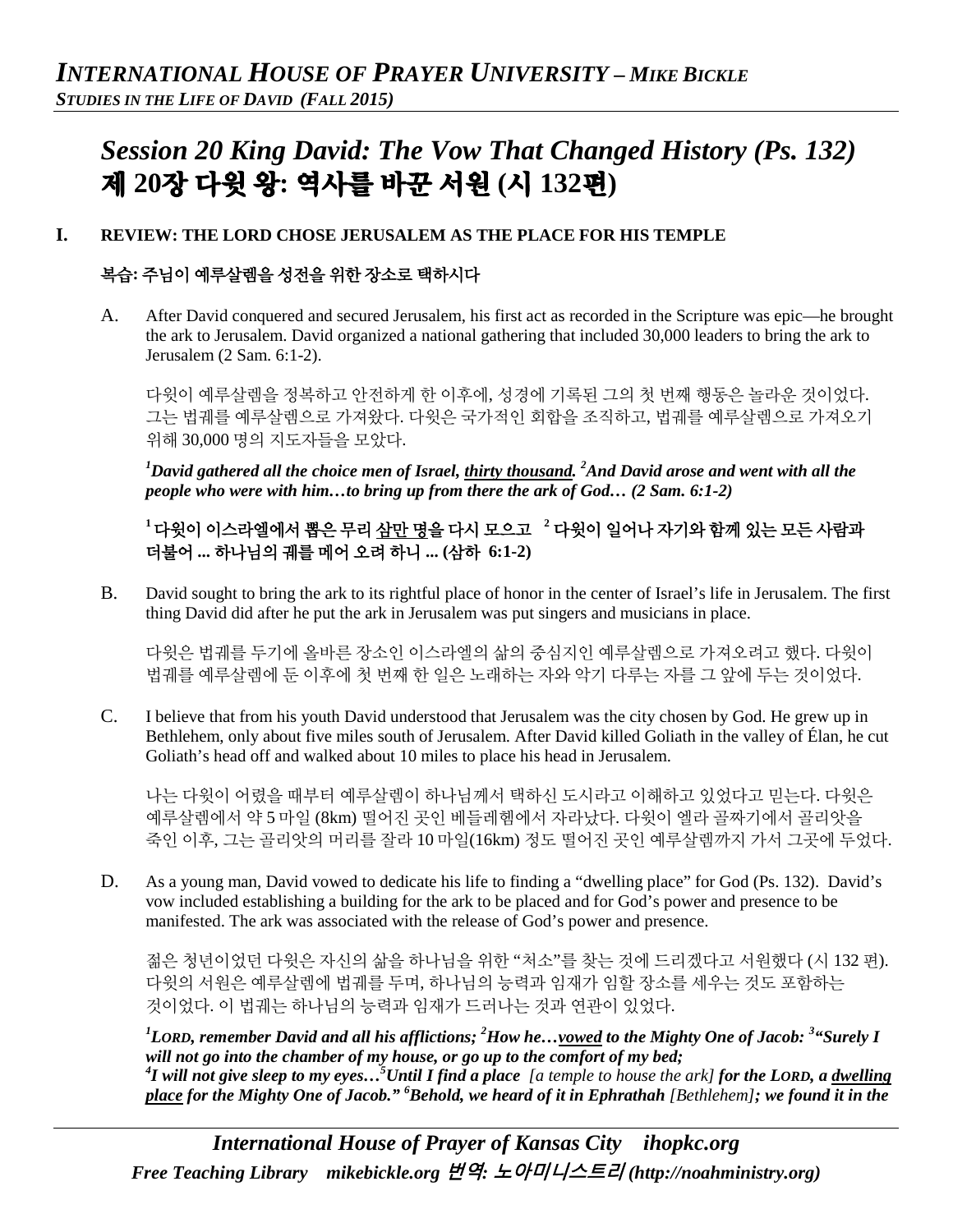*fields [Kirjath Jearim]… 8 Arise, O LORD, to Your resting place… (Ps. 132:1–8)*

**1** 여호와여 다윗을 위하여 그의 모든 겸손을 기억하소서 **<sup>2</sup>** 그가 **...** 야곱의 전능자에게 서원하기를 **<sup>3</sup>** 내가 내 장막 집에 들어가지 아니 하며 내 침상에 오르지 아니하고 **<sup>4</sup>** 내 눈으로 잠들게 하지 아니하며 **... <sup>5</sup>** 여호와의 처소 [법궤를 둘 성전] 곧 야곱의 전능자의 성막을 발견하기까지 하리라 하였나이다 **<sup>6</sup>** 우리가 그것이 에브라다 [베들레헴]에 있다 함을 들었더니 나무 밭[기럇여아림]에서 찾았도다 **<sup>8</sup>** 여호와여 일어나사 주의 권능의 궤와 함께 평안한 곳으로 들어가소서 **(**시 **132:1-8)**

E. A "resting place" (v. 8, 14)—or a "dwelling place" (v. 5, 13)—for God speak of the same reality. In principle, it can refer to places where *the fullness* of God's purpose for a specific time is released.

하나님을 위한 "평안한 곳"(8, 14절) 또는 "처소" (5, 13절)는 동일한 것을 말하고 있다. 원론적으로 이는 특정한 시간에 대한 하나님의 뜻의 **충만하게** 부어지는 장소를 말한다.

F. *Ephrathah*: Ephrathah and Bethlehem are the same place (Ruth 1:2; 4:11; 1 Sam. 17:12; Mic. 5:2). David grew up in Ephrathah hearing "revival stories" of God's power associated with the ark (v. 6). It marked him in his youth.

에브라다: 에브라다와 베들레헴은 동일한 장소이다 (룻 1:2; 4:11; 삼상 17:12; 미 5:2). 다윗은 에브라다 에서 법궤와 연관된 하나님의 능력의 "부흥의 스토리들"을 들으며 자라났다 (6절). 이는 젊은 시절에 그에게 각인되었다.

G. *Found it in the fields*: The ark sat in the forest village of Kirjath Jearim (lit. *the fields of the forests*), where it lay neglected for about 70 years. Bethlehem was 10 miles from Kirjath Jearim.

나무 밭에서 찾았도다: 법궤는 기럇여아림(문자적으로, 숲 들판)이라고 불리는 작은 숲의 마을에 있었다. 법궤는 70년간 이곳에서 잊혀져 있었다. 베들레헴은 기럇여아림에서 10마일 정도 (16km) 떨어진 곳이었다.

H. *Jacob*: Jacob experienced an open heaven (Gen. 28) and wrestled with an angel for the full breakthrough of blessing (Gen. 32). The "God of Jacob" (v. 1, 5) speaks of the *God of the open heaven* and the *God who gives more* when His people wrestle with Him for it.

야곱: 야곱은 열린 하늘을 경험했으며 (창 28장), 충만한 축복이 임하기까지 천사와 씨름을 했다 (창 32장). "야곱의 하나님" (1, 5절)은 **열린 하늘의 하나님**과 자신의 백성이 축복을 구하며 그와 씨름할 때 **더욱 많이** 주시는 하나님을 말한다.

I. *Until*: The "until" in verse 5 is similar to the "until" in Isaiah 62:7, when intercessors cry out "until" Jesus establishes His throne (dwelling place) in Jerusalem making it a praise in the earth (Jer. 3:17).

발견하기까지: 5절의 "발견하기까지"는 사 62:7절에서 예수님께서 예루살렘에 보좌를 세워 세상에서 찬송을 받게 "하시기까지" (렘 3:17) 중보자들이 부르짖는 것에서 사용된 표현과 비슷하다.

*6 On your walls, O Jerusalem, I have appointed watchmen; all day and all night they will never keep silent. You who remind the LORD, take no rest for yourselves; 7 and give Him no rest until He establishes and makes Jerusalem a praise in the earth. (Isa. 62:6-7 NAS)*

**6** 예루살렘이여 내가 너의 성벽 위에 파수꾼을 세우고 그들로 하여금 주야로 계속 잠잠하지 않게 하였느니라 너희 여호와로 기억하시게 하는 자들아 너희는 쉬지 말며 **<sup>7</sup>** 또 여호와께서 예루살렘을 세워 세상에서 찬송을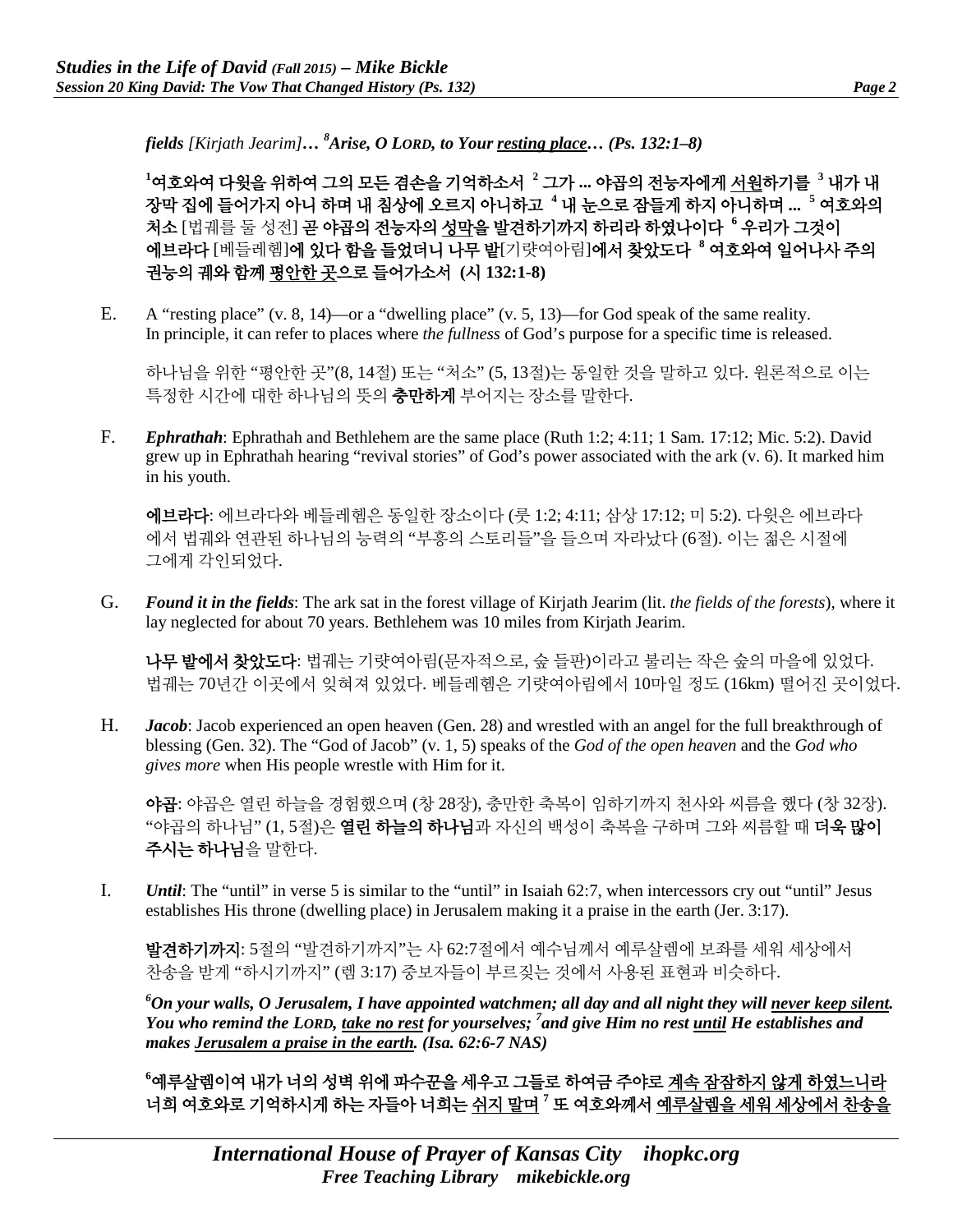# 받게 하시기까지 그로 쉬지 못하시게 하라 **(**사 **62:6-7)**

J. God's habitation, or resting place, is in His people (Eph. 2:22). The Spirit strives with those who resist His leadership, to convince them to obey (Gen. 6:3). Thus, a "resting place" in principle may be a place where the Spirit "rests" in the midst of His people who live in agreement with His will. It is a place where God's purpose is done to the fullest measure ordained by God in that season.

하나님의 거처, 혹은 안식처는 그분의 백성 안에 있다 (엡 2:22). 성령님은 그분의 리더십을 저항하는 사람들에게 확신을 주셔서 순종할 수 있도록 싸우고 계신다 (창 6:3). 따라서, "안식처"는 원칙적으로 그분의 뜻에 동의해서 사는 그분의 백성들 가운데 성령님이 "안식하시는" 장소이다. 이는 하나님께서 그 시즌에 대해 계획하신 그분의 뜻이 충만한 분량으로 성취되는 장소를 말한다.

*3 The 1 LORD said, "My Spirit shall not strive with man forever..." (Gen. 6:3)*

# **3** 여호와께서 이르시되 나의 영이 영원히 사람과 함께 하지 아니하리니 **... (**창 **6:3)**

K. The great revivals throughout history can often be traced back to various groups in a nation that seek to live as a holy, praying community seeking "revival" or as a glorious dwelling place of God.

대 부흥은 한 나라 가운데 "부흥"을 구하는 거룩하며 기도하는 공동체, 혹은 영광스러운 하나님의 처소로서 살기를 추구하는 다양한 그룹들을 거슬러 올라가며 그 역사를 찾을 수 있다.

L. David served the *fullness* of God's purpose doing *all* His will in his generation (Acts 13:36). David's lifework was to establish a dwelling place for God in his generation. He prayed for Jerusalem to be a city where God's purpose would be released to the full measure ordained by God.

다윗은 자신의 세대를 향한 하나님의 **모든** 뜻을 행하며 하나님의 뜻의 **충만함**을 위해 섬겨나갔다 (행 13:36). 다윗의 일생의 사업은 자신의 세대에 하나님을 향한 처소를 세우는 것이었다. 그는 예루살렘이 하나님의 뜻이 부어지되 그분이 계획하신 충만한 분량으로 부어지는 도시가 되기를 기도했다.

<sup>36</sup>For David, after he had served the purpose of God in his own generation, fell asleep [died]..." (Acts *13:36)* 

### **<sup>36</sup>**다윗은 당시에 하나님의 뜻을 따라 섬기다가 잠들어 [죽어] 그 조상들과 함께 묻혀 썩음을 당하였으되 **(**행 **13:36)**

M. Find out what God is doing in your generation and then fully throw yourself into it. Determine to be a part of a community of radical believers who will not stop until the fullness of God's purpose is released. Be a revivalist and/or part of a *"revival company"* that is fully dedicated to Jesus.

당신의 세대 가운데 하나님께서 어떤 일을 하고 계신지를 알아내고, 이것에 당신의 전부를 드리라. 하나님의 뜻의 충만하게 부어지기까지 멈추지 않을 과격한 믿는 자들의 공동체의 일원이 되기로 결정하라. 부흥을 구하는 자가 되며, 예수님께 완전히 헌신된 "**부흥 공동체**"의 일원이 되라.

N. All over the earth in this hour, the Lord is raising up groups to live before Him in a way so to be used as catalysts to inspire others to love, obey, and seek God with all their heart. *Never* believe your group is the only one that is dedicated. The Lord told Elijah that there were 7,000 faithful ones (1 Kgs. 19:18). I am sure there are many more than 7,000 communities of radical believers on earth.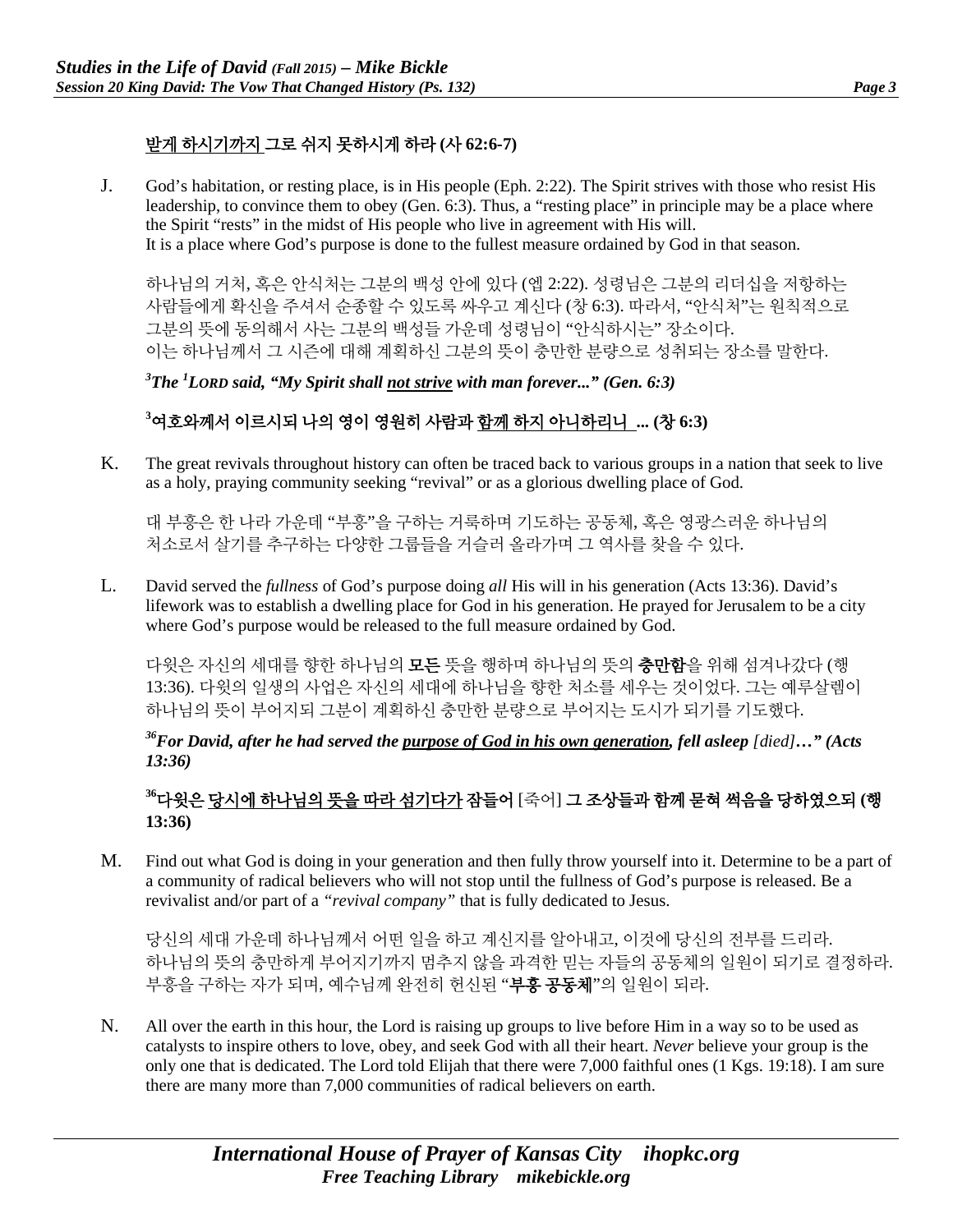주님은 이 시간 전 세계에서, 다른 이들이 전심으로 하나님을 사랑하며, 순종하고, 추구하도록 할 촉매제와 같이 사용될, 그분 앞에서 살아가는 그룹들을 일으켜 세우고 계신다. 당신의 그룹이 이에 헌신된 유일한 그룹이라고는 절대 생각하지 말라. 주님은 엘리야에게 7,000명의 신실한 자들이 있다고 말씀하셨다 (왕상 19:18). 나는 지구 상에 7,000개가 넘는 과격한 믿는 자들의 공동체가 있다고 확신한다.

#### **II. DAVID'S SACRED VOW (PS. 132:1–6)**

### 다윗의 거룩한 서원 **(**시 **132:1-6)**

A. The psalmist knew that God was moved by David's commitment so he prayed that God would remember it. We are called to remember God's promises, but here God is called to remember a man's dedication remember the vow David made, how he pressed in to You, O God!

시편 기자는 하나님이 다윗의 헌신에 마음이 움직이신 것을 알았고, 그는 하나님께서 이를 기억하시기를 기도했다. 성경은 우리가 하나님의 약속들을 기억하라고 말하고 있다. 하지만 여기서는 하나님을 향해 한 사람의 헌신을 기억하시기를 말하고 있다. 하나님, 다윗이 했던 서원을 기억하십시오, 그가 당신에게 전심을 다해 나아갔습니다!

*1 LORD, remember David and all his afflictions; <sup>2</sup> How he…vowed to the Mighty One of Jacob: 3 "Surely I will not go into the chamber of my house, or go up to the comfort of my bed; 4 I will not give sleep to my eyes…5 Until I find a place for the LORD, a dwelling place for the Mighty One of Jacob." 6 Behold, we heard of it in Ephrathah [Bethlehem]… (Ps. 132:1-6)*

**1** 여호와여 다윗을 위하여 그의 모든 겸손(한글KJV: 고난)을 기억하소서 **<sup>2</sup>** 그가 **...** 야곱의 전능자에게 서원하기를 **<sup>3</sup>** 내가 내 장막 집에 들어가지 아니 하며 내 침상에 오르지 아니하고 **<sup>4</sup>** 내 눈으로 잠들게 하지 아니하며 **... <sup>5</sup>** 여호와의 처소 곧 야곱의 전능자의 성막을 발견하기까지 하리라 하였나이다 **<sup>6</sup>** 우리가 그것이 에브라다 [베들레헴]에 있다 함을 들었더니 **... (**시 **132:1-6)**

B. *Vow*: David's vow is expressed in verses 3-5. Believers throughout history have embraced the spirit of this vow. A vow to be wholehearted in seeking for the fullness of God's purpose—this vow is at the heart of the end-time revival as well as the missions and prayer movement.

서원: 다윗의 서원은 3-5절에서 볼 수 있다. 역사 가운데 성도들은 이 서원의 정신을 받아들였다. 이 서원은 하나님의 뜻의 충만하게 부어지는 것을 전심으로 추구하기로 하는 서원이며, 이는 마지막 때 부흥의 중심에 있는 서원이자 선교와 기도 운동의 중심에 있는 서원이다.

C. *Afflictions*: The vow that David made was costly and caused him pressure and persecution. This prayer is that God would remember the resistance, difficulty, and reproach that David endured.

고난: 다윗이 했던 서원은 희생이 따르는 것이었고, 이로 인해 그는 어려움과 핍박을 받았다. 이 기도는 하나님께서 다윗이 견딘 반대와 어려움, 고난을 기억하시라는 기도이다.

D. *David's house, bed, and sleep*: David had a higher priority than building his own house–his own comfort, family, ministry, calling, and finances. David's *house* spoke of his domestic life and personal resources. His *bed* spoke of his personal comfort. *Not giving sleep to his eyes* spoke of pouring out his strength sometimes for long hours contending to see God's will fully done.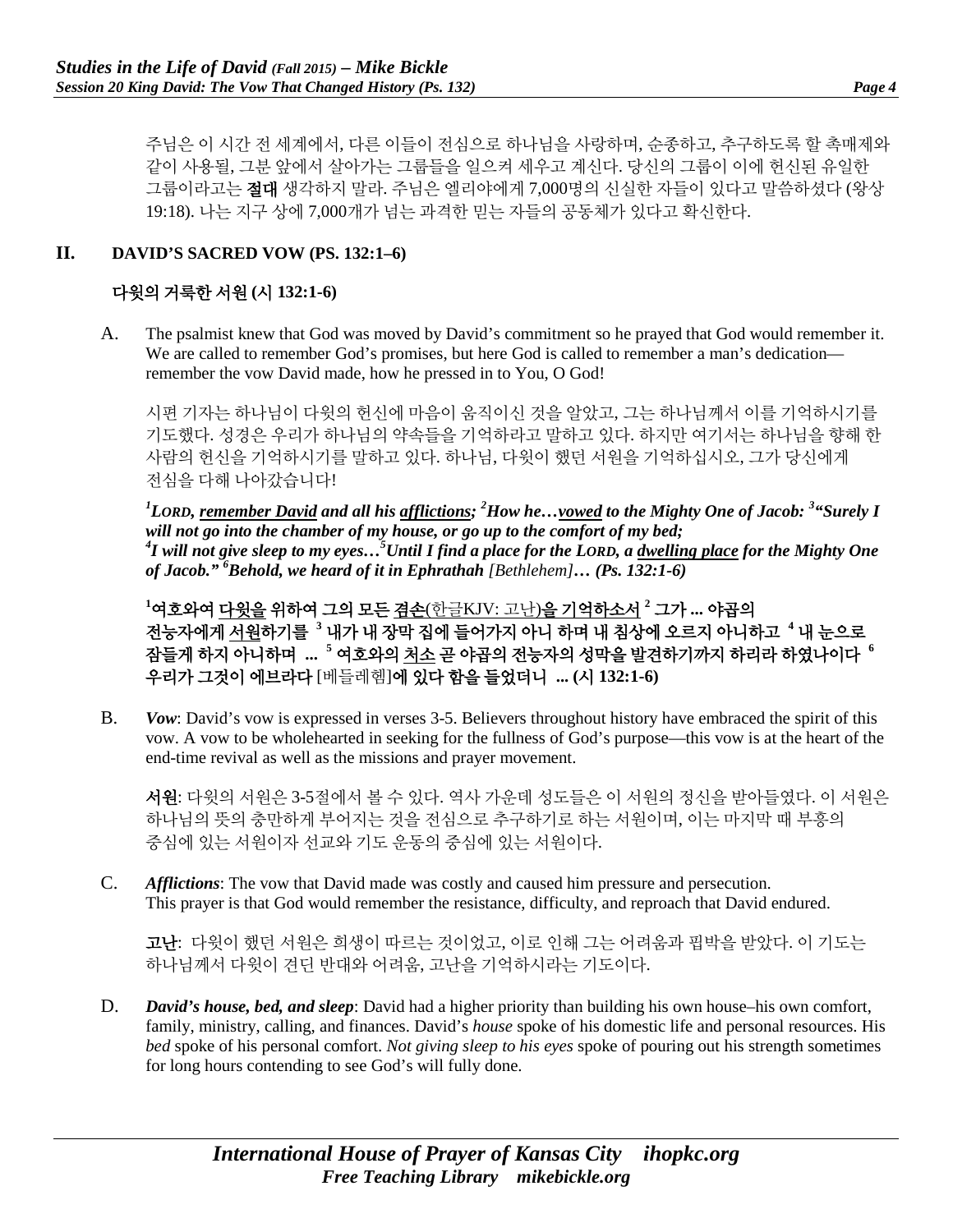다윗의 집**,** 침상**,** 잠: 다윗에게는 자신의 집, 즉 자신의 편안함이나 가족, 사역, 부르심, 재정들보다 더 높은 우선 순위의 일이 있었다. 다윗의 집이란 그의 가정 생활과 개인 소유를 말한다. 그의 침상은 개인적인 안락함을 말한다. 그의 눈으로 잠들게 하지 않는다는 것은 때로 하나님의 뜻이 충만하게 이루어지는 것을 보기 위해 오랜 시간 동안 그의 힘을 쏟는 것을 말한다.

#### **III. THE SPIRIT OF DAVID'S VOW (PS. 69)**

#### 다윗의 서원 안에 있는 정신 **(**시 **69** 편**)**

A. David's vow was not recorded in Scripture, but it was well known to those who knew him. In Psalm 69:7-12 we gain insight into his vow. David described there the afflictions that he endured from his youth related to his zeal for God's house–and his lifestyle because of it.

다윗의 서원은 성경에 직접 기록되어 있지 않지만, 그를 알았던 사람들에게는 잘 알려져 있었다. 우리는 시 69:7-12절을 다윗의 서원을 더 잘 알 수 있다. 다윗은 하나님의 집을 향한 열성으로 인해, 그가 젊었을 때부터 견뎌야 했던 고난과 이로 인해 그가 어떻게 살아왔는지에 대해 묘사했다.

<sup>7</sup> For Your sake I have borne <u>reproach</u>; shame has covered my face. <sup>8</sup>I have become a stranger to my brothers, and an alien to my mother's children; <sup>9</sup> <u>because zeal for Your house has eaten me up</u>, and *the reproaches of those who reproach You have fallen on me. 10When I wept and chastened my soul with fasting that became my reproach…11I became a byword to them. 12Those who sit in the gate speak against me…I am the song of the drunkards. (Ps. 69:7-12)* 

**7** 내가 주를 위하여 비방을 받았사오니 수치가 나의 얼굴에 덮였나이다 **<sup>8</sup>** 내가 나의 형제에게는 객이 되고 나의 어머니의 자녀에게는 낯선 사람이 되었나이다 **<sup>9</sup>** 주의 집을 위하는 열성이 나를 삼키고 주를 비방하는 비방이 내게 미쳤나이다 **<sup>10</sup>** 내가 곡하고 금식하였더니 그것이 도리어 나의 욕이 되었으며 **<sup>11</sup>** 내가 굵은 베로 내 옷을 삼았더니 내가 그들의 말 거리가 되었나이다 **<sup>12</sup>** 성문에 앉은 자가 나를 비난하며 독주에 취한 무리가 나를 두고 노래하나이다 **(**시 **69:7-12)**

1. *Reproach*: David bore reproach because of his zeal for God (v. 7, 9, 10). Many believers draw back because of the fear of man as they cannot bear the reproach.

비방: 다윗은 하나님을 향한 열심 때문에 비방을 견뎠다 (7, 9, 10절). 많은 성도들은 비방을 견딜 수 없어서, 사람을 두려워하여 뒤로 물러난다.

2. *Shame*: The shame of past failure and weakness did not stop David (v. 5-6).

수치: 과거의 실패와 연약함으로 인한 수치심은 다윗을 멈추지 못했다 (5-6절).

3. *Stranger*: David's seven older brothers treated David like a stranger, as if he were not in their family because of what he believed (1 Sam. 16:10). They rejected and accused him of being filled with pride and delusion because he was so zealous for God (1 Sam. 17:28).

객: 다윗의 일곱 형제들은 다윗이 믿고 있었던 것 때문에 (삼상 16:10) 그를 마치 가족의 일원이 아닌 낯선 사람, 객과 같이 취급했다. 그들은 다윗이 하나님을 향해 너무도 열심이었기에, 그가 교만과 망상에 가득 차 있다고 정죄했다 (삼상 17:28).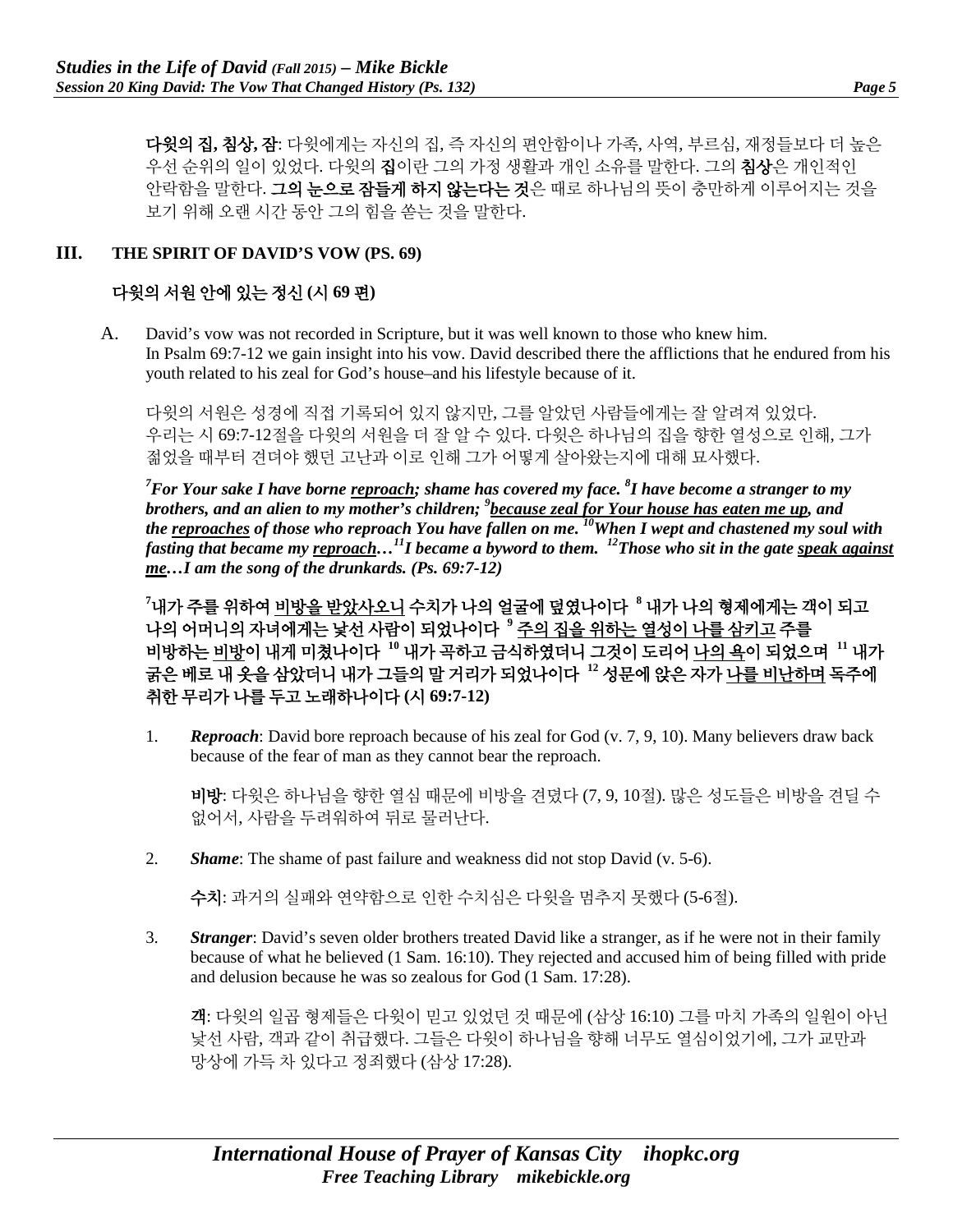4. *Zeal*: David bore reproach because of his zeal for God's house or temple (v. 9). They mocked David because he had a vision to see a breakthrough in his day. We must zealously stand for what God is zealous for in this generation.

열성: 다윗은 하나님의 집, 성전을 향한 열성으로 인해 비방을 견뎠다 (9절). 그들은 다윗을 조롱했는데, 이는 그가 자신의 날에 돌파를 보겠다는 비전을 가졌기 때문이었다. 우리는 하나님께서 이 세대를 향해 가지고 계신 열심에 대해 열심을 가지고 세워나가야 한다.

5. *Fasting*: David was mocked for fasting that God's house would one day be filled with glory (v. 10). His brothers laughed at his vision and lifestyle.

금식: 다윗은 하나님의 집이 영광으로 가득 찰 날을 두고 금식하였기에 조롱을 당했다 (10절). 그의 형제들은 그의 비전과 삶에 대해 비웃었다.

6. *Byword*: David became a byword to his family and friends (v. 11). They told jokes about him because of the intensity with which he sought God.

말 거리: 다윗은 자신의 가족과 친구들의 말 거리가 되었다 (11절). 그들은 그가 하나님을 너무도 강렬히 추구하는 것에 대해 농담을 했다.

7. *Sit in the gate*: The spiritual and political leaders in his community spoke against him.

성문에 앉은 자가: 그가 속해있던 공동체의 영적, 정치적 지도자들은 그를 반대하는 말을 했다.

8. *Drunkards*: In the taverns, the drunkards mocked him with songs about his zeal for God.

독주에 취한 무리가: 선술집의 술에 취한 자들은 하나님을 향한 그의 열심을 조롱하는 노래를 불렀다.

B. There are various reasons why sincere believers draw back from seeking God with zeal.

충성되고 신실한 성도가 하나님을 열심으로 찾는 것에서 물러나는 데에는 여러 가지 이유가 있다.

1. Fear of criticism from others in the body of Christ steals much from some who sincerely want to press into God. They give up their vision because of wanting people to like them.

그리스도의 몸의 다른 이들로부터 비난을 받을 두려움은 하나님을 향해 신실하게 나아가고자 원하는 이들로부터 많은 것을 빼앗아간다. 그들은 사람들로부터 사랑을 받고자 원하는 마음 때문에 비전을 포기한다.

2. Some draw back because of the love of comfort—they want things to be easier.

어떤 이들은 편안함을 사랑한 나머지 뒤로 물러난다. 그들은 일이 쉽게 처리되길 바란다.

3. Some draw back because they are fixated on their ministry growing—it takes too much time away from ministry networking, and increasing their ministry profile.

어떤 이들은 사역을 성장시키는 것에 집착한 나머지 뒤로 물러난다. 하나님을 열심히 찾는 일은 사역 네트웍을 만들고 사역이 더욱 주목 받게 하는 데에 쓸 시간을 너무 많이 소모해버린다.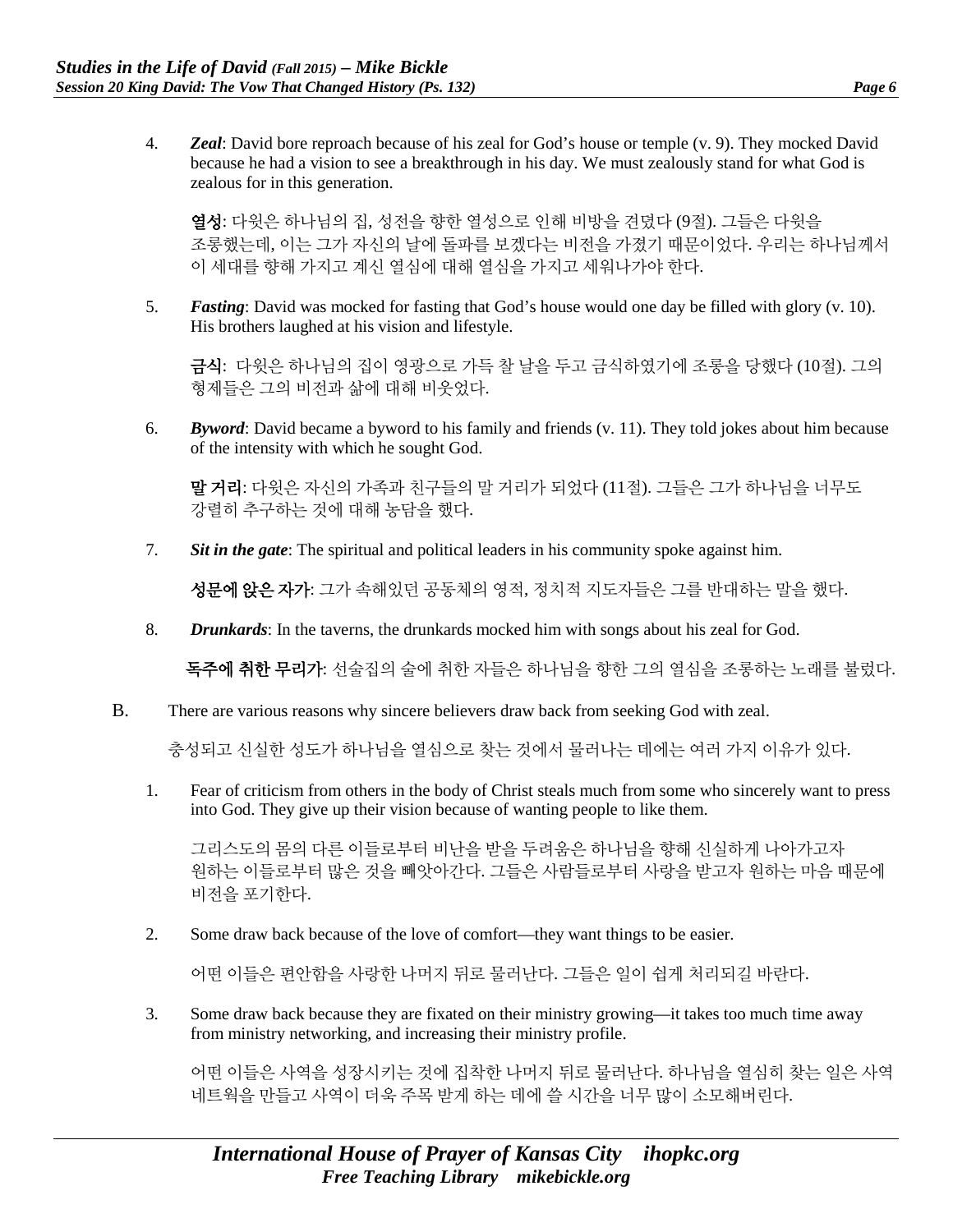4. Some draw back because they want more money—seeking God diligently takes much time. The time and decisions involved in going hard for God sometimes affects our finances.

어떤 이들은 더 많은 돈을 원하기 때문에 뒤로 물러난다. 하나님을 성실하게 추구하는 것은 많은 시간을 필요로 한다. 하나님을 향해 열심으로 나아가는 것을 위한 시간과 결정들은 때로 우리의 재정에 영향을 끼치기도 한다.

#### **IV. A TWOFOLD BREAKTHROUGH**

#### 두 가지 돌파 **(BREAKTHROUGH)**

A. It is important to understand what Scripture teaches about "breakthrough"—it describes a twofold breakthrough. Jesus accomplished a full breakthrough for us *in the spirit realm*, and we partner with Him for a breakthrough of the fullness of His purpose *in the natural realm*.

성경이 "돌파"에 대해 가르치고 있는지를 아는 것은 중요하다. 성경은 두 가지 돌파에 대해 말하고 있다. 예수님께서는 우리를 위해 영적인 영역에서 충만한 돌파를 이뤄내셨으며, 우리는 그분의 뜻이 자연계 가운데 충만하게 돌파되는 것을 위해 그분과 동역해 나간다.

B. Paul's declaration that we are a new creation in Christ has vast implications (2 Cor. 5:17). We receive the very righteousness of God (2 Cor. 5:21). All things pertaining to our born-again spirit have been made new. We are freely accepted by God, have authority in Jesus' name, and have the indwelling Spirit so that we may effectively resist sin, sickness, and Satan.

우리가 그리스도 안에서 새로운 피조물이라는 바울의 선포는 많은 의미를 내포하고 있다 (고후 5:17). 우리는 하나님의 의를 받은 자가 되었다 (고후 5:21). 우리의 거듭난 영의 모든 부분은 새롭게 되었다. 하나님께서는 우리를 값 없이 받으셨으며, 우리는 예수님의 이름의 권세를 가졌고, 우리 안에 내주하는 성령님을 소유함으로 죄와 병, 사단에 대해 효과적으로 저항할 수 있게 되었다.

*17If anyone is in Christ, he is a new creation; old things have passed away…all things have become new…21thatwe [our spirit] might become the righteousness of God. (2 Cor. 5:17-21)* 

**<sup>17</sup>**그런즉 누구든지 그리스도 안에 있으면 새로운 피조물이라 이전 것은 지나갔으니 보라 새 것이 되었도다 **<sup>21</sup> ...** 우리 [우리의 영]로 하여금 그 안에서 하나님의 의가 되게 하려 하심이라 **(**고후 **5:17)**

C. We have *confidence* in the breakthrough that fully occurred in the spirit because of Jesus' death. We *contend* for breakthrough in the natural so that God's purpose will be fully released on earth. That is, we have *confidence* in what Jesus did, so we *contend* that it be openly manifested on earth.

우리는 예수님의 죽으심으로 인해 영적인 영역에서 충만하게 일어난 돌파에 대해 **확신**을 가져야 한다. 우리는 하나님의 뜻이 이 땅에 충만하게 부어지도록 자연계 가운데 돌파가 일어나는 것을 위해 **싸워나가야** 한다. 정리하면, 우리는 예수님께서 행하신 일에 대해 확신을 가지며, 이 일이 이 땅 가운데 우리 눈 앞에 이뤄지는 것을 위해 싸워나가야 한다.

1. The breakthrough in the spirit is seen by believers with eyes of faith.

영적인 영역에서의 돌파는 성도들이 믿음의 눈을 통해 볼 수 있다.

2. The breakthrough in the natural can be seen by unbelievers with natural eyes.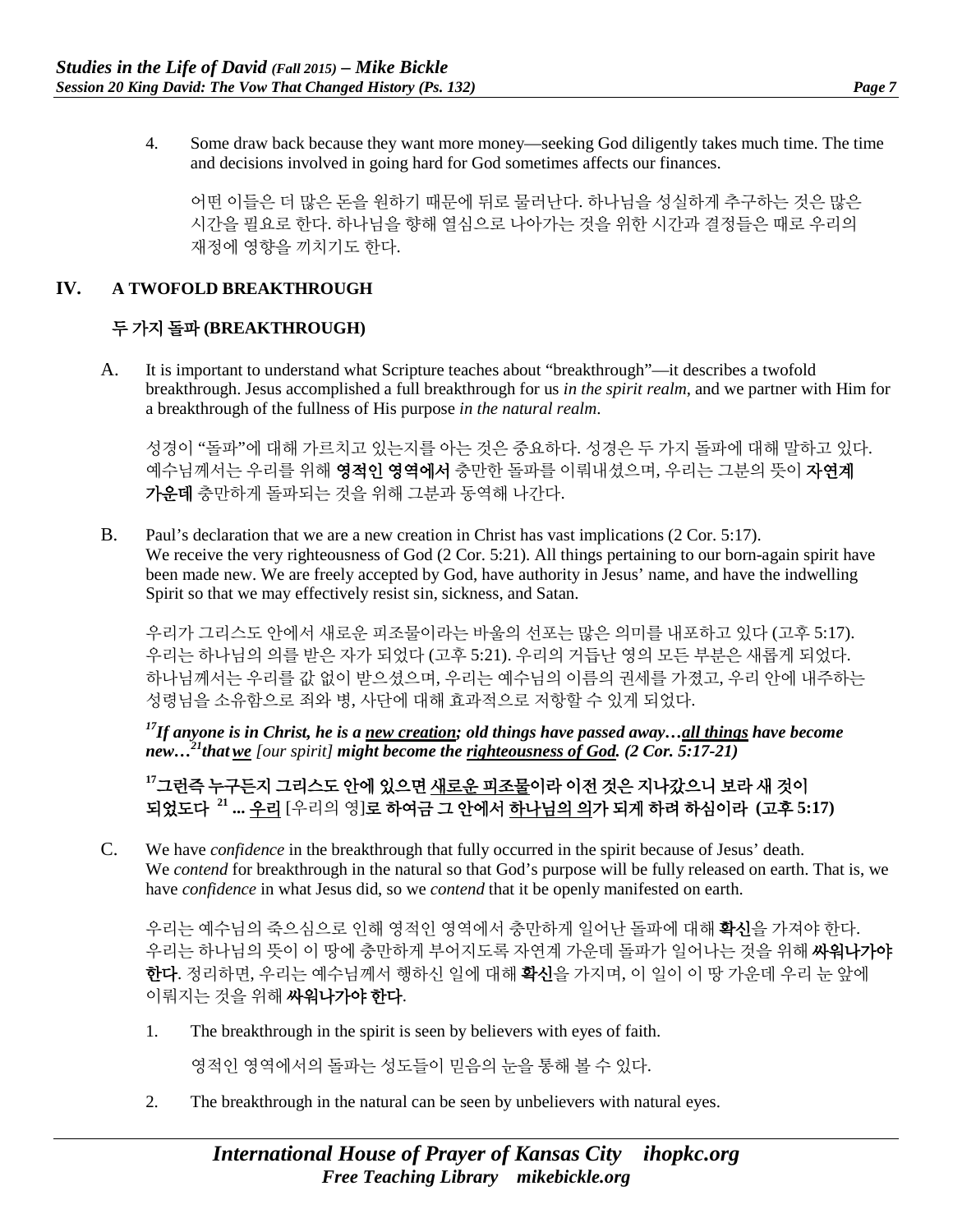자연계 영역에서의 돌파는 믿지 않는 자들도 육신의 눈으로 볼 수 있다.

D. God offers greater measures of grace for those who humbly seek for it with all of their heart. We do not earn a greater measure of grace, but *position ourselves* to freely experience more of it.

하나님께서는 더 큰 분량의 은혜를 전심으로 겸손하게 구하는 이들에게 더 많은 은혜를 부어주신다. 우리는 우리에게 부어지는 은혜의 분량을 더 크게 할 수는 없지만, 우리가 더 큰 은혜를 **경험하는 자리로** 나아갈 수는 있다.

*6 He gives a greater grace…God…gives grace to the humble… (Jas. 4:6, NAS)*

# **6** 그러나 더욱 큰 은혜를 주시나니 **...** 겸손한 자에게 은혜를 주신다 하였느니라 **(**약 **4:6)**

*33With great power the apostles gave witness…and great grace was upon them… (Acts 4:33)*

**<sup>33</sup>**사도들이 큰 권능으로 주 예수의 부활을 증언하니 무리가 큰 은혜를 받아 **(**행 **4:33)**

*2 Grace…be multiplied to you in the knowledge of God…18grow in grace… (2 Pet. 1:2, 3:18)*

# **2** 하나님과 우리 주 예수를 앎으로 은혜와 평강이 너희에게 더욱 많을지어 다 **<sup>18</sup>** 오직 우리 주 곧 구주 예수 그리스도의 은혜와 그를 아는 지식에서 자라 가라 **... (**벧후 **1:2, 3:18)**

E. Some confuse these two dimensions of breakthrough and thus are *content* with far less than what Jesus made available. They are *content* with Jesus' breakthrough in the spirit regardless of the measure they experience in the natural. Set your heart to *contend* for the fullness of all that God has ordained for your generation always seek a double portion of what you currently walk in.

어떤 이들은 이 두 가지 돌파에 대해 혼동을 해서 예수님께서 우리가 얻을 수 있도록 하신 것보다 훨씬 적은 것으로 만족하곤 한다. 그들은 자연계의 영역에서 어떤 분량을 경험하는지에 대해서는 관심이 없고, 예수님께서 영적인 영역에서 돌파하신 것에 **만족**한다. 하나님께서 당신의 세대를 위해 예비하신 모든 것이 충만하게 이뤄지도록 싸워나가기로 마음을 정하라. 항상 당신이 현재 경험하고 있는 것의 갑절(두 배)를 구하라.

F. Some reduce their definition of revival so that it makes no demands on their life. Do not dumb down your vision for a *full* breakthrough of revival. Do not be comforted by the religious rhetoric that claims you are *now* walking in the fullness of all that has been made available.

어떤 이들은 부흥의 정의를 축소시켜서, 이를 그들의 삶에서 아무 것도 요구하지 않는 것으로 만들어버린다. 부흥의 **충만한** 돌파를 위한 당신의 비전을 단순화시키지 마십시오. 당신은 **지금** 얻을 수 있는 모든 충만함 가운데 걸어가고 있다는 종교적인 수사여구에 위안을 받지 마십시오.

G. David's heart was gripped with something bigger than his personal comfort and promotion. There is something bigger than our music or preaching ministry, or marketplace assignment, etc.

다윗의 마음은 자기 자신의 편안함이나 높은 자리로 올라가는 것보다 훨씬 큰 것에 사로잡혀 있었다. 우리에게는 음악이나 설교 사역, 사업 등보다 훨씬 더 큰 것이 있다.